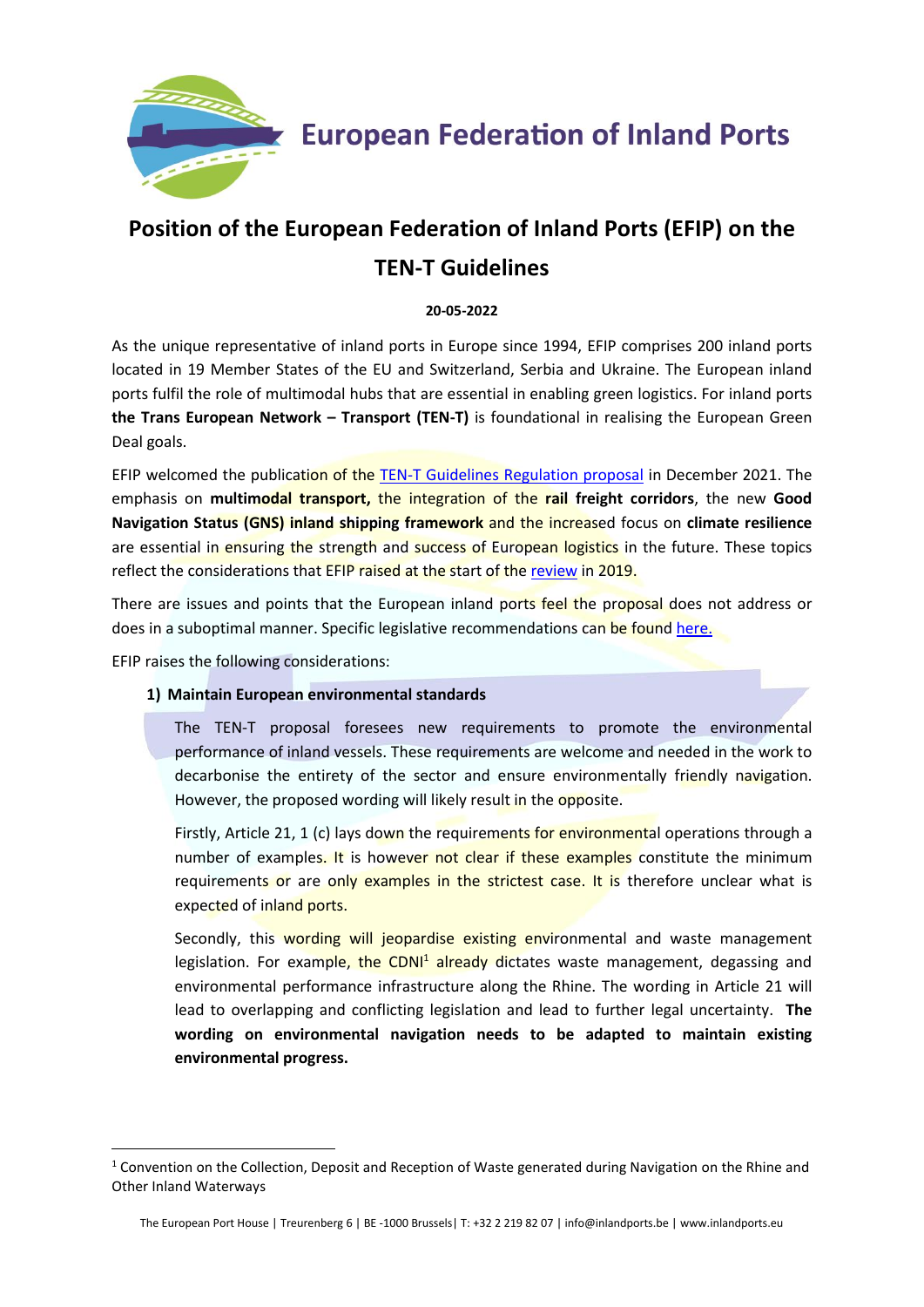

#### **2) Core inland ports need core rail connections**

The increased usage of less pollutant means of transport such as inland waterways and railways is needed to achieve the European Green Deal. However, in many cases, inland ports are unable to invest in improving their rail connections due to the ownership disputes of railway infrastructure. In some Member States there is an unwillingness to improve rail connections within inland ports. Maintenance of railway infrastructure is often very costly, leading to the non-inclusion of some sections of railways that are important for the TEN-T network interoperability. In 2018, the European Court of Auditors also stated that, on a number of occasions, "inadequate maintenance of existing road, rail and river infrastructure in different countries of the EU, with implications for quality, safety, efficiency and sustainability"<sup>2</sup> has been reported.

Article 21 of the TEN-T proposal requires inland ports to have rail or road connections. It is not specified how the existing rail connections shall be developed. The inland ports call on **strong legal protections of existing rail connections** to ports. Additionally, EFIP believes that the **rail connections to core inland ports should be designated as part of the core rail network.** 

### **3) Inclusion of the number of passengers as a criterion for designating an inland port as part of the TEN-T network**

Article 20 of the proposal lays out the recognition criteria for comprehensive inland ports. These criteria do not recognise the changes that have been occurring in European inland ports in offering more services in passenger transport. Some inland ports are transforming more into dedicated passenger hubs than traditional freight centres, while other are expanding their hybrid role. This role for seaports is already recognised and inland ports offer similar services. In order to achieve the completion of the European network, **EFIP calls on passenger transport inland ports to be recognised.** 

#### **4) Prioritise inland waterway infrastructure development**

The transport of goods in Europe is expected to increase in the coming years. In order to manage this increase, all modalities need to make an effort and cooperate in order to avoid stagnation of transport flows. Inland shipping has an enormous amount of free capacity available on the waterways, both in terms of waterway and vessel capacity. In addition, inland shipping is a CO2-friendly mode of transport that can contribute to the sustainable transport of the increasing flow of goods across Europe. A robust and reliable cross-border waterway network is an important condition for this. To maintain competitiveness and

<sup>2</sup> [https://www.eca.europa.eu/Lists/ECADocuments/LR\\_TRANSPORT/LR\\_TRANSPORT\\_EN.pdf](https://www.eca.europa.eu/Lists/ECADocuments/LR_TRANSPORT/LR_TRANSPORT_EN.pdf)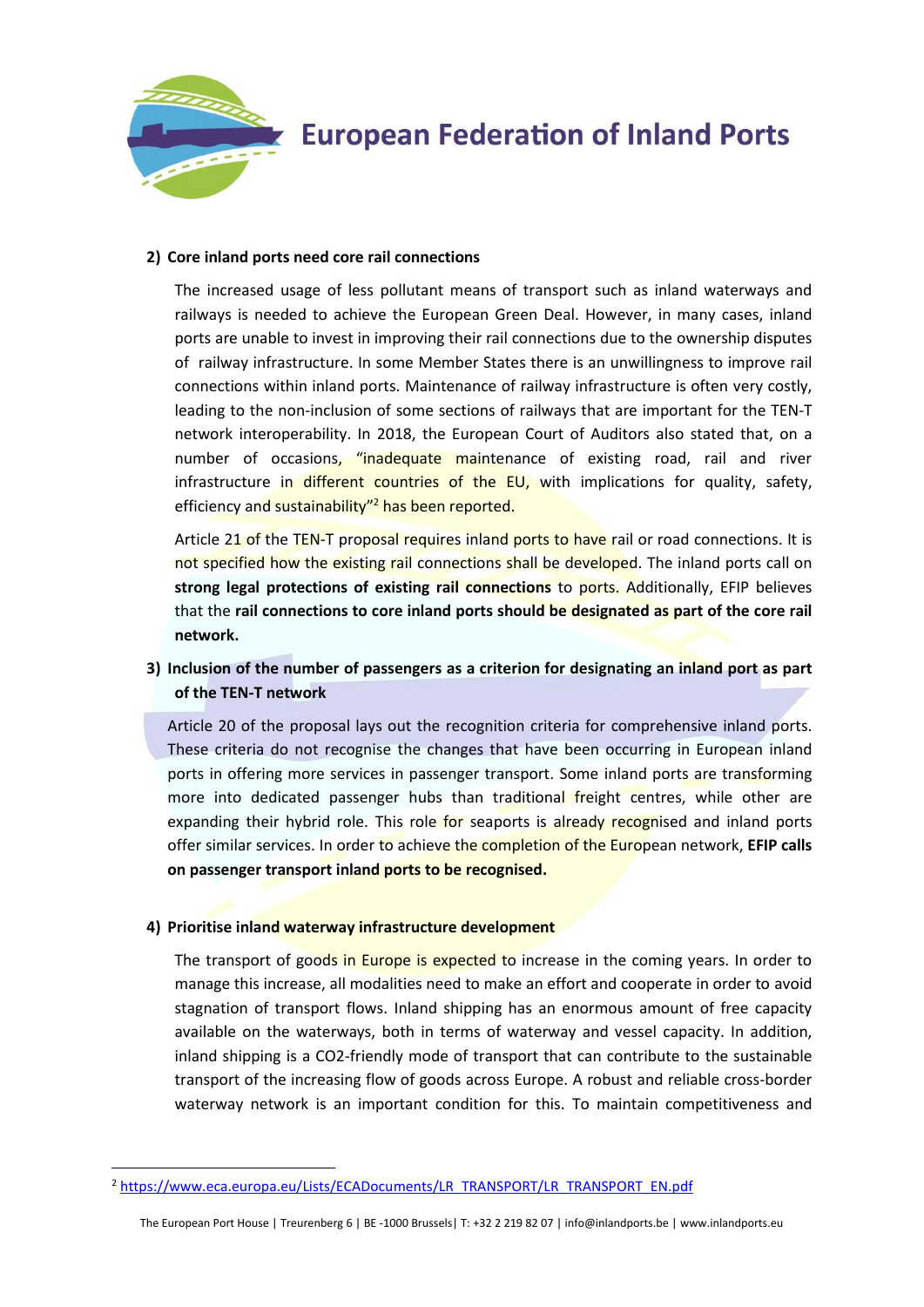

ensure the continuity of international goods flows, it is necessary to continue to **invest in cross-border waterways and in the infrastructure projects.**

Under the flexible approach that the new **GNS framework** foresees, a number of implementing acts will define specific criteria for individual river basin areas. These acts not only foresee the setting of requirements in relation to navigation but also for inland ports. This will be important to ensure that each river basin can host competitive inland shipping. It is however not foreseen how many implementing acts will be needed and what their reach will be. This should be **clarified to avoid undue administrative burden**.

#### **5) Inclusion of the current class III inland waterways in the TEN-T network**

Under the current TEN-T Guidelines Regulation, class III inland waterways (ECMT<sup>3</sup> classification) were not included. This results in little to no development on those waterways and the ports located along them. Updating these sections of waterways to level IV might not be achievable in many cases due to the important investments to be undertaken or/and the economic activities in these regions.

Navigable waterways connected to at least class IV (in the current TEN-T regulation) or which do not meet the minimum requirements in sections but have the potential to reduce negative environmental effects, allowing for a modal shift from road to inland waterways, should be considered as a minimum option for the comprehensive network.

With regard to the core network (basic or extended), EFIP points out the need to include inland waterways that are part of the core network corridors and which have the status of waterways of international importance in accordance with the European Agreement on the Main Inland Waterways of International Importance (AGN).

A strengthening of inland navigation and a network approach can be achieved by supplementing the existing core network of inland waterways with a **comprehensive network of inland waterways that includes class III waterways.** 

### **6) Multimodal planning needs to be cross-border**

Under section 6 of the proposal, it is foreseen to expand and solidify the effectiveness of multimodal terminals. This includes a study from Member States to identify their current capacity and the needed capacity in the future.

This is indeed much needed but there are concerns about how this will work. Inland ports should also be consulted as they service the operators and can provide a strong network

<sup>&</sup>lt;sup>3</sup> ECMT refers to "the European Conference of Ministers of Transport"

The European Port House | Treurenberg 6 | BE -1000 Brussels| T: +32 2 219 82 07 | info@inlandports.be | www.inlandports.eu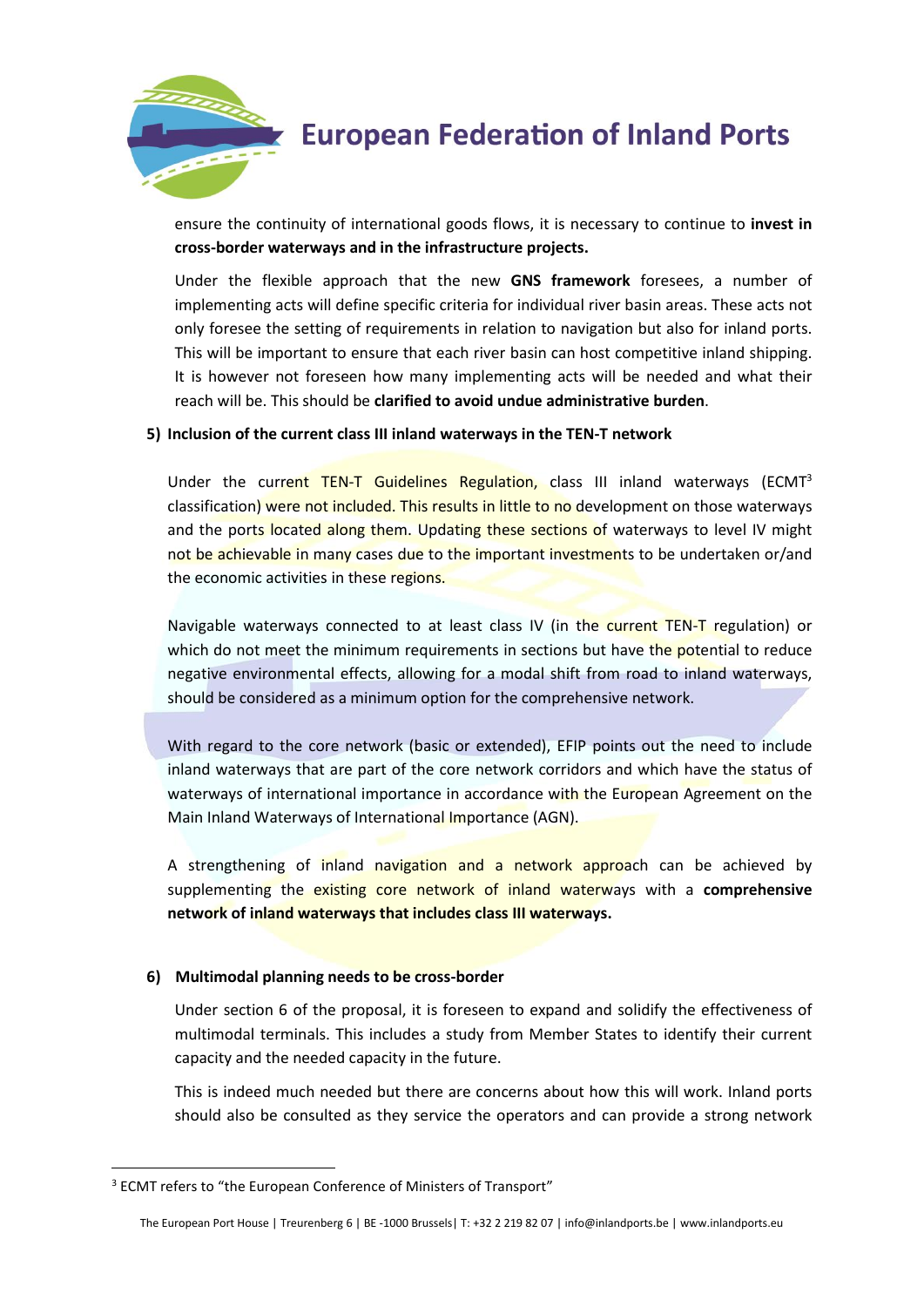

input. At the same time, during their analysis, **Member States should also look across the European network to avoid disconnected deployment of new terminals.**

The requirement to have each terminal able to service 740m-long trains is needed to support rail and multimodal transport. However, it must be noted that in urban areas there might not be sufficient space to adapt the terminals. This will therefore result in a lot of requests for derogations.

#### **Member State Specific Concerns**

Alongside these general concerns and issues, EFIP would also like to raise a number of countryspecific concerns that need to be addressed in the TEN-T Guidelines.

**France-Germany:** In order to ensure rerouting possibilities along the North Sea-Alpine corridor when navigability is not possible, the network needs to be expanded. The rail section Wörth (DE)-Lauterbourg (FR)-Strasbourg (FR)-Kehl (DE)-Appenweier (DE) is currently not included in the North Sea-Alpine Corridor and should shift from the Rhine-Danube Corridor to the North Sea-Alpine one to allow for logistical flexibility.

**Romania**: Currently only the port of Galati is a core port, while Braila and Tulcea are part of the TEN-T comprehensive network. It should be highlighted that the ports of Braila and Tulcea, together with the port of Galati, have a single port administration. This creates problems as these ports operate and submitprojects as a single entity. As a consequence, the ports of Galati, Braila and Tulcea should be recognised as a single Core Inland Port.

**Denmark**: The Port of Aalborg is currently not recognised in the network as a Rail-Road terminal. The port operates a connection to the Aalborg central station. All tracks have been renovated in 2015 to adhere to the TEN-T requirements. The Port of Aalborg hosts a number of freight terminals, allowing work on trains of over 350 meters in length for 24/7. Given those characteristics, the Port of Aalborg should be recognised as a Rail-Road terminal.

Serbia: Ports in Serbia constitute an essential part of the Danube inland waterway network. Currently the majority of Serbian ports are not recognised within the TEN-T network even though they meet the requirements laid out in Article 14 (2) of TEN-T Regulation 1315/2013. For instance, the port of Dunav has transhipped on average around 650 000 tonnes of freight in the period 2016-2019. As such, all Serbian ports that meet the requirements in the aforementioned Article should be added to the TEN-T network.

**Poland:** In 2017, Poland ratified the AGN Agreement, sending a strong signal for a systemic approach to the modernisation and development of inland waterways running through the territory of the country that are important for the European network of inland waterways.